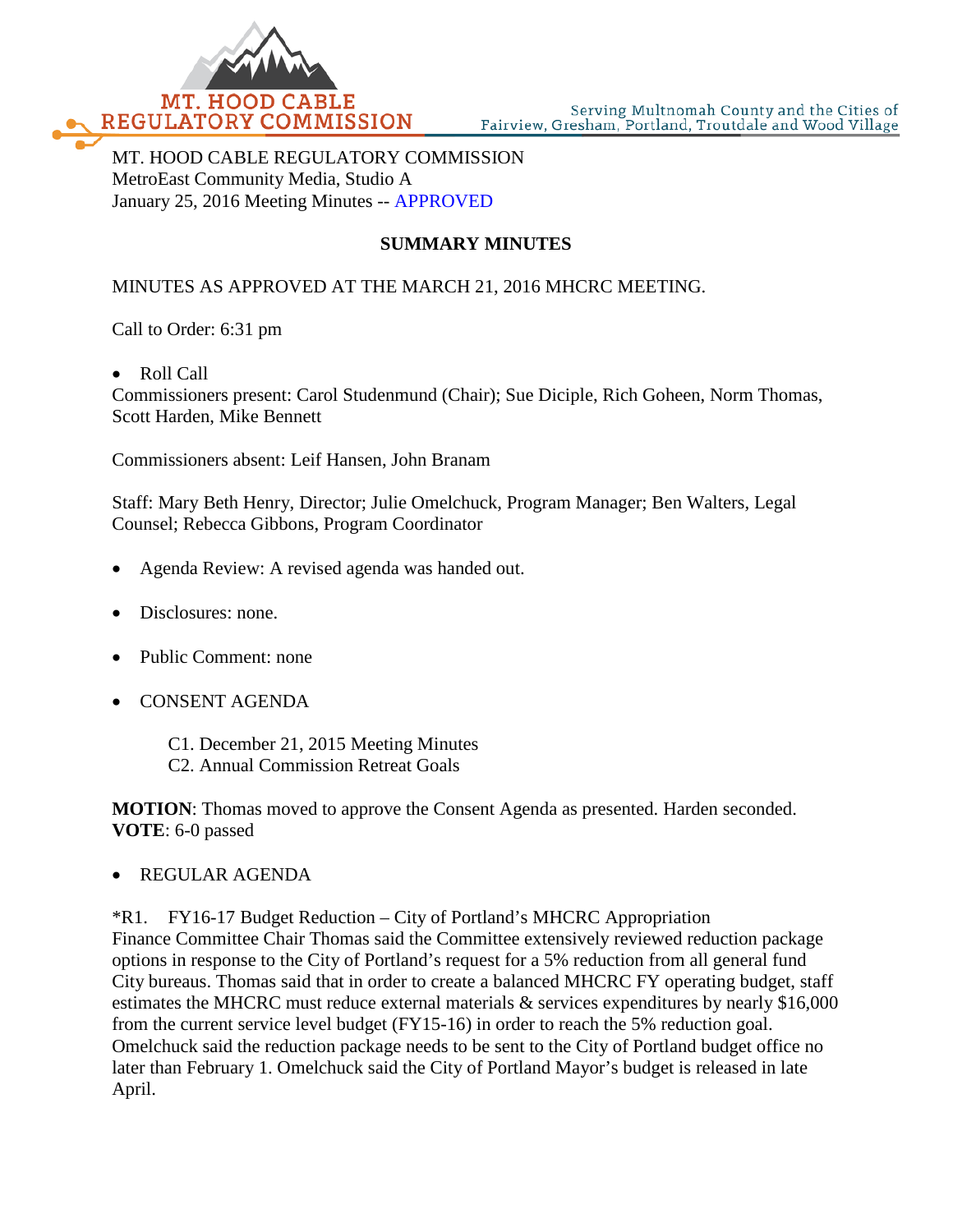**MOTION**: Diciple moved to forward to the City of Portland budget office a FY16-17 budget reduction package that includes reducing consultant resources for advocacy by \$11,000, eliminating out of town travel fund for advocacy purposes (\$2,000), terminating professional subscriptions/memberships (\$3,000), and no inflation factor into any other external materials & services expense line items. Goheen seconded.

## **DISCUSSION**: none.

**VOTE**: 6-0 passed

\*R2. IGA with PSU for Student Level Data Evaluation

Omelchuck said staff worked with Portland State University (PSU), under a previous IGA, to develop a plan to provide evaluation of student-level data for student cohort groups related to the MHCRC's TechSmart Initiative investments. Omelchuck said the draft IGA and Attachment A included in the meeting packet is for implementation of the plan. Omelchuck said the IGA covers implementation through this fiscal year and next fiscal year.

In response to a question from Thomas about PSU's deliverables under the previous IGA, Omelchuck confirmed that PSU met all deliverables and staff and the MHCRC's evaluation consultant, PRE, are very pleased with the work.

Thomas asked if the Grant Committee reviewed the deliverables. Omelchuck said the Grant Committee has been kept informed on PSU's work and the overall development of the evaluation plan, however the Committee did not conduct a detailed review of the plan.

Bennett asked if the IGA before the Commission tonight is a new IGA or a renewal to an existing IGA. Omelchuck said it is a new IGA.

In response to a question from Harden about when the Grant Committee or Commission will see the data that results from the evaluation, Omelchuck said staff is preparing a presentation for the MHCRC's retreat in early March that will help clarify the deliverable timeline and help develop a shared understanding of the TechSmart Initiative evaluation plan and deliverables. Omelchuck said the presentation and discussion will address what types of information will be available and the timing of the reports. Omelchuck said the previous IGA did not involve actual student level data analysis.

In response to a question from Thomas, Omelchuck clarified that the acronym PRE stands for Pacific Research and Evaluation, the MHCRC's evaluation consultants.

Diciple said PSU is the best source for this work because they have access to the Department of Education data.

**MOTION**: Diciple moved that the Commission delegate authority to the MHCRC Director to execute, an Intergovernmental Agreement (IGA) with Portland State University (PSU) for student-level data analysis that is generally similar to the template included in the meeting packet. Bennett seconded.

### **DISCUSSION**: none.

**VOTE**: 5-1 (Thomas voted nay)

Diciple asked Thomas to clarify his concerns.

Thomas said the motion did not include the phrase "substantially similar".

Diciple proposed a friendly amendment to the motion. Diciple said that if the Commission is fully supportive and of one mind then the record should reflect that.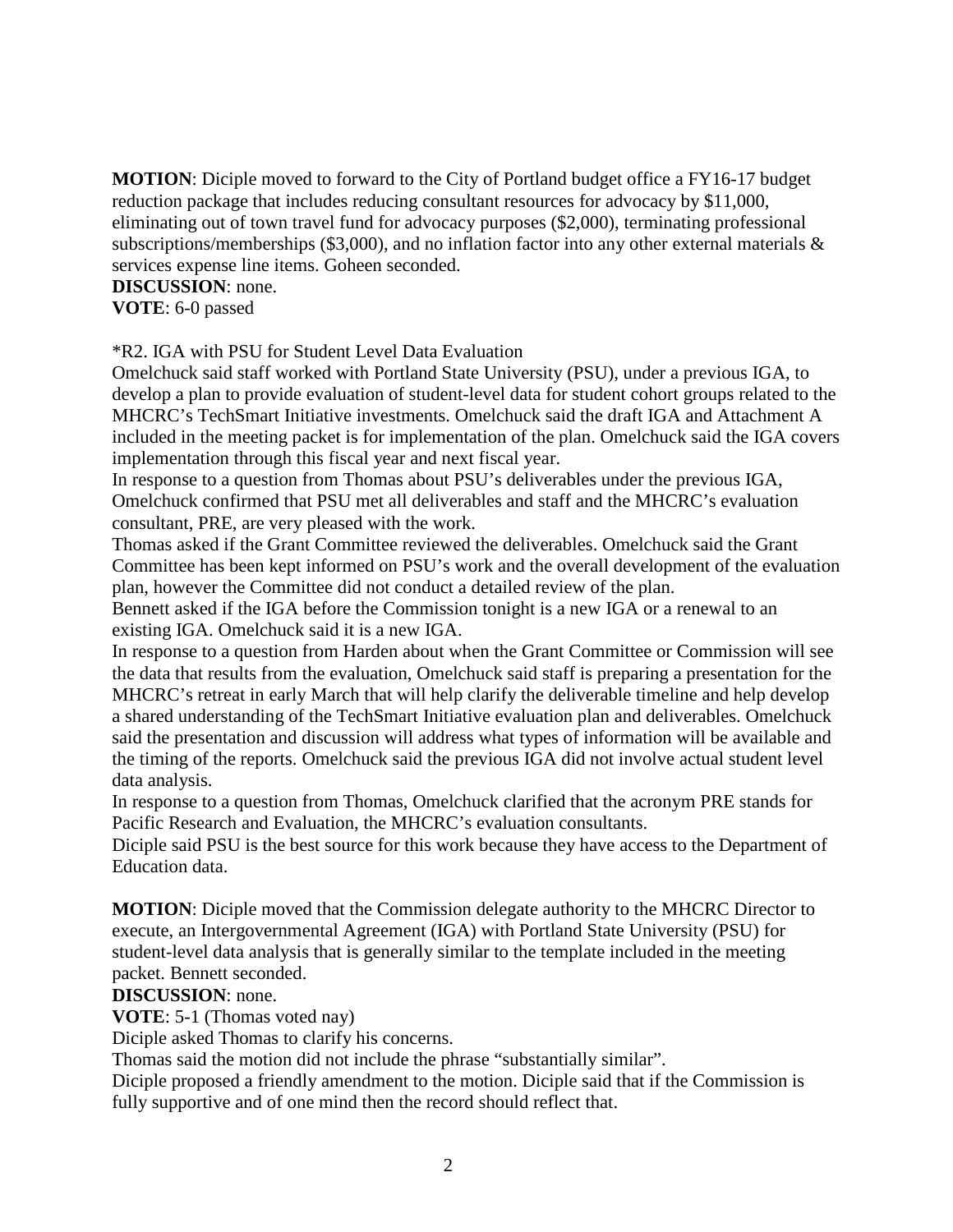**REVISED MOTION**: Diciple moved that the Commission delegate authority to the MHCRC Director to execute, after consultation with MHCRC legal counsel, an Intergovernmental Agreement (IGA) with Portland State University (PSU), substantially similar to the IGA attached to the staff report. Bennett seconded. **VOTE**: 6-0 passed

\*R3. Preliminary Funding Decisions on the 2016 Community Technology Grant Pre-Applications

Studenmund, referring to a compilation summary of 'suites' that was handed out, said it appeared that all Commissioners supported funding for the Slavic Community Center of NW and Wisdom of the Elders. Studenmund opened the floor to a motion or discussion.

**MOTION**: Thomas moved to approve the Pre-Applications submitted by the Slavic Community Center of NW and Wisdom of the Elders, Inc. Goheen seconded. **DISCUSSION**: none. **VOTE**: 6-0 passed

Studenmund said she has concerns that NW Documentary's pre-application does not meet the grant criteria to utilize the cable system and serve a clear public benefit. Studenmund asked Gibbons to comment on staff's review of the pre-application. Gibbons said NW Documentary received two past grants from the Commission. Gibbons said the purpose of the active NW Documentary grant is to producing programming and distributing the programming to PCM. Gibbons said staff is aware that programming is being produced, however staff has had several conversations with NW Documentary staff about concerns that the programming is not getting to PCM for distribution on the access channels. Gibbons said the pre-application also coincides with NW Documentary's physical move to a new and larger office space and appears to seek general funding to assist with this move and expansion. Gibbons said the pre-application lacks a clear public benefit and commitment to sharing programming with PCM. Gibbons said if selected to move forward, staff recommends that these elements be addressed in the final application in order for it to move forward with a contract.

Studenmund clarified that if staff is not able to work through these issues, then the application would not result in a contract. Gibbons confirmed and said that staff engages with each preapplicant selected to move forward to develop a detailed final application. Gibbons said that if staff is not confident that the issues have been addressed, then staff would recommend that the Commission not sign a contract.

Harden said he supports the application moving forward, however said the evaluation plan as described is lacking detail to track a public benefit. Harden said tracking an increase in users of NW Documentary equipment is not a good indicator of any user learnings or new programming. Harden said they need to be tracking how many more users they might be able to serve as a result of the project expansion.

Bennett agreed with Harden. Bennett said the public benefit, outcomes and evaluation plan need development and clarification.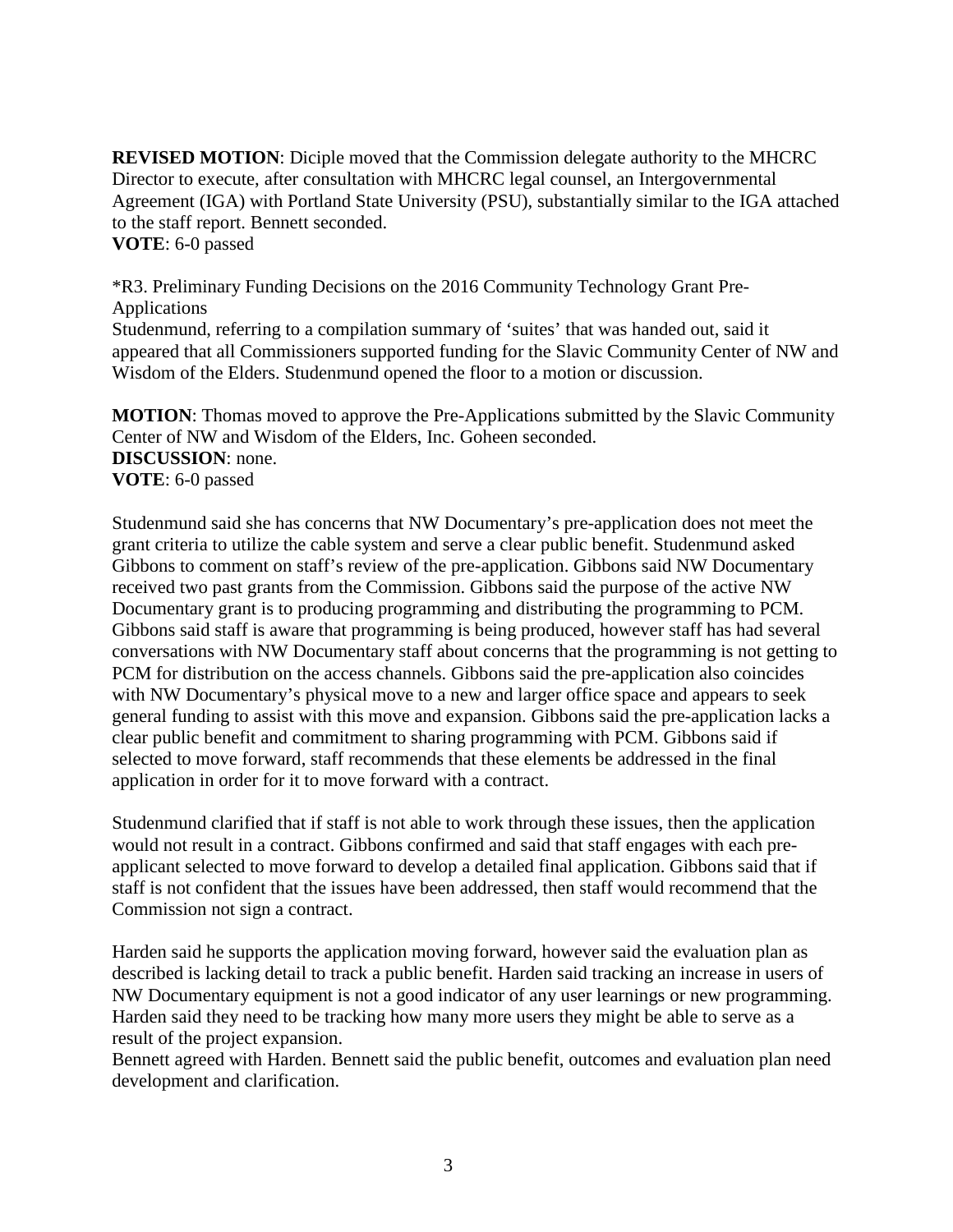Diciple said that organizations that come back to request additional funding for an enhancement to an existing program are at a disadvantage because the projects do not have that stirring sense of purpose that new grantees bring to the table. Diciple said she believes NW Documentary could be more effective as a result of the project.

Harden suggested that in future grant rounds staff provide more detail than just 'this grantee has received funding in the past' to included details as to the results and success of past projects.

Studenmund said she appreciates the pre-application process and reminded Commissioners that the applications are not being approved for funding at this meeting. Studenmund said the Commission is selecting applications to move forward in the process and the Commission will have another opportunity to review and approve as staff brings forward contracts.

Bennett recommended that staff reflect and refer to the comments included in Commissioner reviews when working with applicants on their final applications.

Thomas said he supports the application as it continues a successful program.

**MOTION**: Diciple moved to approve the Pre-Application submitted by NW Documentary. Thomas seconded. **DISCUSSION**: none **VOTE**: 6-0 passed

Thomas said he was excited about the pre-application submitted by the North Northeast Business Association. Thomas said the project is uplifting and has the potential to make real change.

Diciple concurred. Diciple said the applicant seemed to clearly understand that the participants in the program would need mentoring and training supports to effectively utilize the technology.

Harden questioned whether or not the property and liability insurance item listed under the equipment section of the pre-application budget could be grant funded. Gibbons said property and liability insurance would not be grant funded, however locking cabinets and extended warranties on equipment are considered grant fundable. Gibbons said that because the dollar amount is not material to the overall grant request, that staff could address this issue in the development of a final application.

**MOTION**: Thomas moved to approve the Pre-Application submitted by the North Northeast Business Association. Harden seconded. **DISCUSSION**: none. VOTE: 6-0 passed

Studenmund asked Commissioners to discuss the Outside the Frame pre-application. Gibbons said Outside the Frame is a new organization that has a full professional board however, only one staff member and is a home-based business. Gibbons said the staff member led the MHCRC grant funded project with homeless youth with Outside In. Gibbons said the Outside In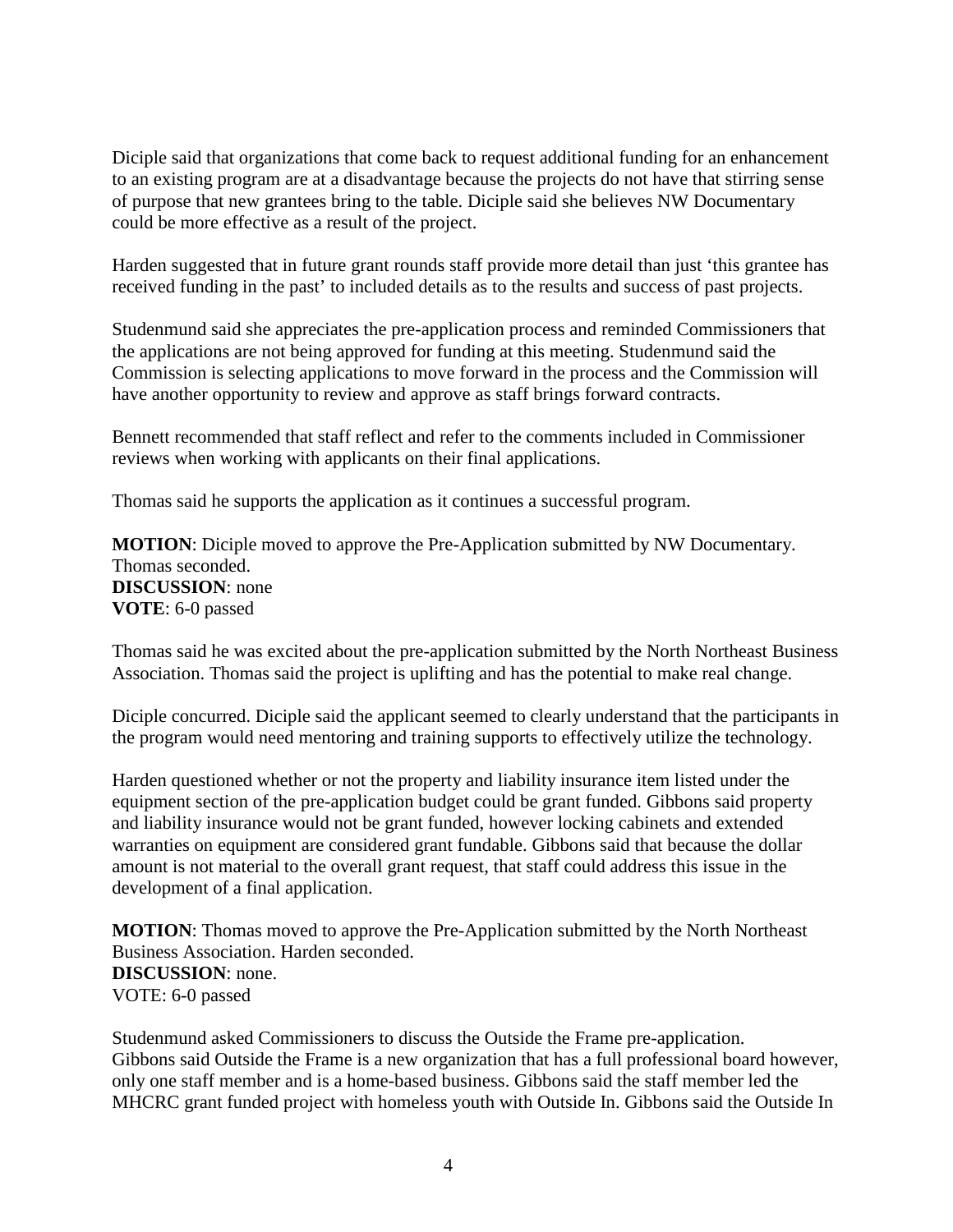project is complete and produced good results. Gibbons said that if selected to moved forward in the funding process, staff would work with the applicant to clarify the capacity of the organization to carry out the project, the partnership with Outside In, and the short and long term security (including insurance coverage) of the equipment. Gibbons said there is a slightly higher level of risk in pursuing this grant because the organization is so new.

Diciple said the applicant states that it used equipment owned by MetroEast but is suggesting that by purchasing equipment through the grant the applicant will be able to sustain the program and keep up with evolving technology. Diciple said she agrees that MetroEast has the budget to keep up with new technology, however she does not believe the applicant, as a new start up, could keep up. Diciple said the evaluation plan didn't appear to address a clear public benefit and outcomes. As a result, Diciple said she was not clear who the beneficiaries of the project are.

Harden questioned whether homeless youth are the audience for the videos produced or if social services or government officials, those who have the resources to address homelessness, are the audience for the videos.

Bennett concurred and asked if the project is designed to reduce youth homelessness. Bennett said the youth need homes and food – essential services – how will the youth get and stay involved in this type of project when essential services are needed.

Studenmund reminded Commissioners that selecting a pre-application tonight only moves it forward to develop a final application and does not guarantee a grant award. Studenmund opened the floor to a motion.

Diciple suggested moving forward to discuss the other pre-applications. Diciple said the Commission could revisit this application later on in the discussion. Diciple said some of the other pre-applications may be more effective use of the grant funds.

Goheen, referring to the grant criteria, asked if the project clearly supports a public benefit area, if the community is served, if project is understood, is it practical and will it work.

Bennett said he evaluated the application based on the criteria and it fell to the bottom of his list of projects that he's like to see the Commission fund. Bennett said he believes it is the Commission's fiduciary responsibility to determine, even though an applicant has addressed the criteria, whether or not the project has a good chance of success. If the project isn't sustainable or poses a risk for basic implementation, then the application should not move forward.

Harden concurred and said he addressed similar questions in his evaluation of the public benefit criteria.

Thomas said he thought the project did potentially warrant moving forward, but agreed there were concerns.

Studenmund suggested the Commission move on to discuss the other pre-applications.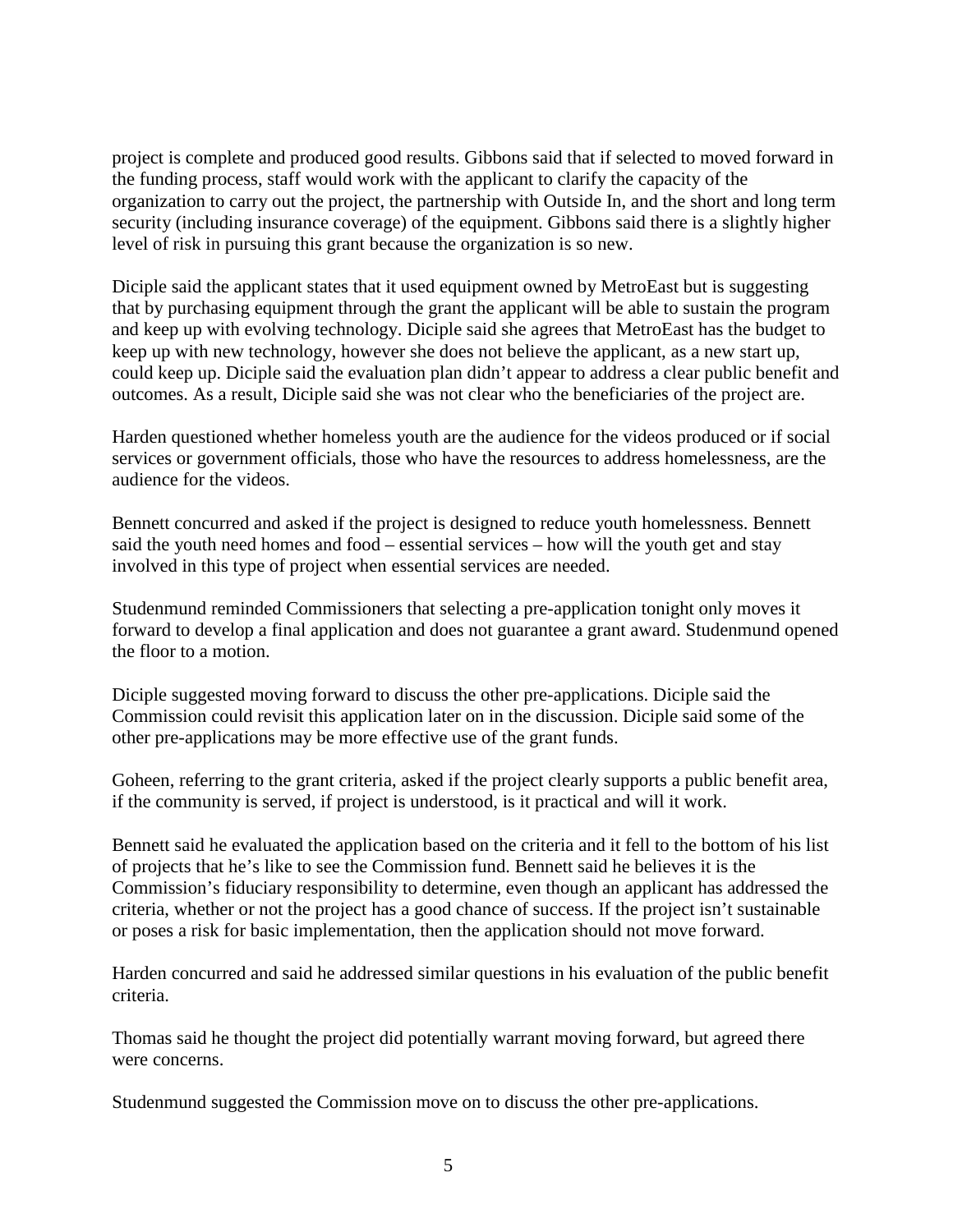Thomas said he believes the Open School Pre-Application should be considered under the TechSmart Initiative.

Studenmund said staff brought the Open School Pre-Application to the attention of the Grant Committee.

Gibbons said the Committee and staff discussed the overlap of the project focus and the fact that the TechSmart Initiative currently did not have a process in place to consider non-school district grant requests. Gibbons said the Committee agreed that the Pre-Application still qualified under the Community Technology Grant program. Gibbons said the Committee would continue to discuss how to handle future grant requests from non-profits that might align with the TechSmart Initiative.

In response to a question from Thomas about TechSmart evaluation criteria, Gibbons said that it would be possible to consider some of the evaluation measures developed for the TechSmart Initiative in a final grant application evaluation plan for this project.

Thomas said 2/3 of the Commission's overall grant budget is set aside for the TechSmart Initiative. Thomas said the Open School request is significant and would further direct grant funds towards outcomes that align with TechSmart.

Diciple said she supports moving the Pre-Application forward, however agreed that the total dollar amount and alignment with the TechSmart evaluation were concerns.

Harden said TechSmart grants undergo rigorous development and review and the Commission has access to meet with school district officials. Harden suggested a similar rigour be applied to an Open School final application.

Omelchuck said staff has the capacity to work with the school districts specifically on project plan development and evaluation measures. Omelchuck said staff does not yet have the capacity to devote to developing a process to consider a grant from an organization outside of the school districts. Omelchuck said the reason staff brought the question of the Open School Pre-Application to the Grant Committee is because staff doesn't have a way to handle applications from non-profits that align with the TechSmart goals. Omelchuck said that in the Commission's financial model, the funds set aside for TechSmart are currently allocated to the districts. Omelchuck said that if the Open School pre-application doesn't move forward in the competitive program, there isn't funding set aside right now in the TechSmart Initiative to consider the application.

Harden asked about having Open School representatives present and justify the project plan and grant request directly to the Commission, similar to the TechSmart project plan development process.

Omelchuck said what Harden is suggesting isn't currently part of the Commission's grant making process for the Community Technology Grants. Omelchuck said the Commission may decide to require presentations from applicants for Pre-Applications over a certain amount of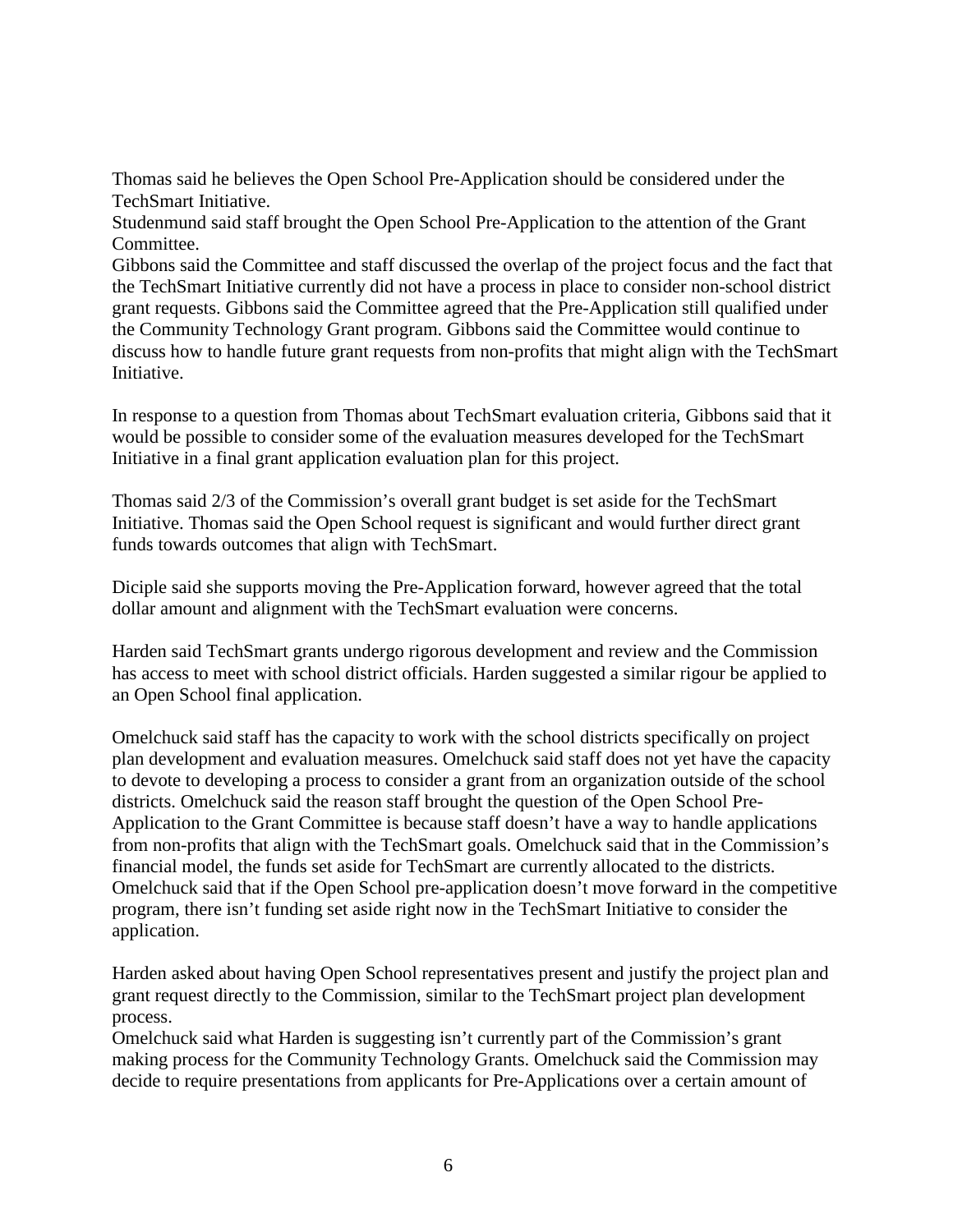money. Omelchuck said the current funding process does not include a presentation requirement, and Omelchuck cautioned the Commission against attempting to change the process mid-stream.

Bennett asked if it would be possible, once a final application is completed, to ask applicants to come and present on their project plan when the Commission is due to consider a contract.

Gibbons said the Commission has awarded similar dollar sized grants for interactive technology in the past. Gibbons said the Friends of the Children grant approved last year focused on devices and apps for youth enrolled in the program to assist with academic progress.

Bennett said the Open School grant received his highest review score. Bennett said that due to staff capacity and current initiative structure, there isn't another avenue, other than the competitive process, for this entity to be grant funded.

Diciple said Open School is a unique school in that it has the backing and support and partnership of the east county school districts to support and educate the districts' most disadvantaged youth. Diciple said the applicant clearly defines a purpose and benefit, making the Pre-Application compelling.

Goheen said he believes the project has great possibilities. Goheen said he is impressed with the support and partnership of the school districts. Goheen said the Pre-Application meets the criteria.

**MOTION**: Goheen moved approve the Pre-Application submitted by Open School. Diciple seconded.

**DISCUSSION**: none. **VOTE**: 4-2 passed (Thomas and Harden voted nay)

Diciple said she was thrilled by the Curious Comedy Theater application. Diciple said it reminded her of the funding support the Commission provided to the Hollywood Theater. Diciple said it's a non-traditional media space, but it serves a community that is not easily served and uniquely supports the arts. Diciple said she thinks the project will result in excellent access programming.

**MOTION**: Diciple moved to approve the Pre-Application submitted by Curious Comedy Theater. Harden seconded.

**DISCUSSION**: Harden said this application tied for his highest review score.

Bennett said he supports the project moving forward, however would like the final application to detail its approach to supporting women and to better define the community benefit.

Thomas agreed and said the project could be more clearly defined.

Diciple said she appreciates this application calling out the disparities in the entertainment industry (94% white, 77% male).

**VOTE**: 6-0 passed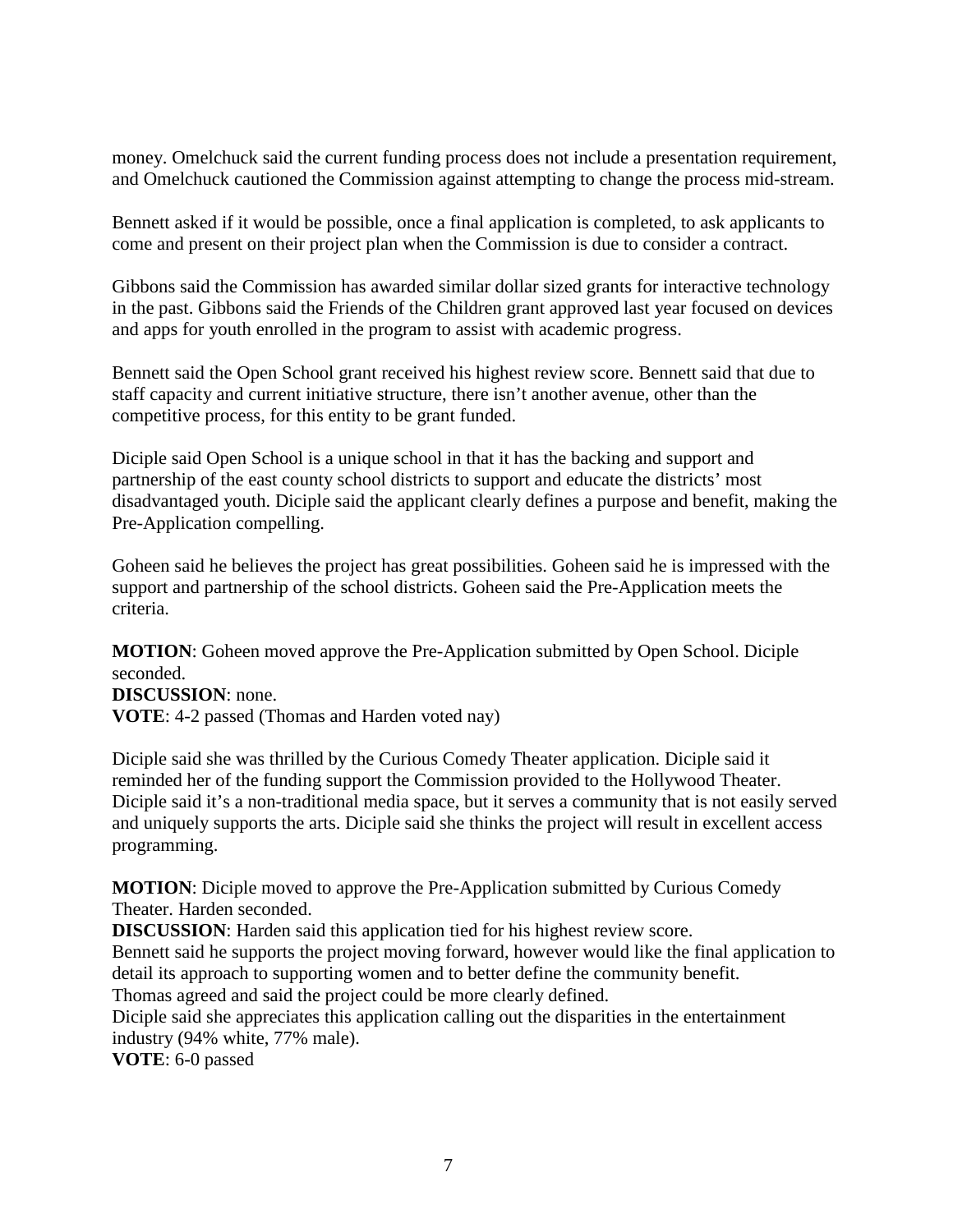In response to an observation from Diciple that the Holla Foundation budget section lacked detail, specifically the personnel necessary to train and teach the youth participants, Gibbons said the overall project purpose was well documented in the project narrative, however the budget section lack detail. Gibbons said that if selected to move forward, staff would do a deep dive into the budget with applicant of flush out staffing and roles and responsibilities.

Diciple wondered if the organization has the capacity to complete the project and whether MetroEast or PCM would be better suited to partner on the project.

Harden said he also scored this application low because of the limited budget detail.

**MOTION**: Thomas moved to approve the Pre-Application submitted by Inner City Sports Ministry dba Holla Foundation. Bennett seconded. **DISCUSSION**: none. **VOTE** 6-0 passed

Commissioners agreed that the Resolutions Northwest and PFLAG Portland Black Chapter applications were not ripe for funding at this time.

Studenmund said that based on the decisions made, the Commission approved Pre-Applications totalling \$791,281. Studenmund said if the Commission decides to approve the Outside the Frame application, the total grant award for this year would be about \$885,000. Commissioners discussed the estimated \$800,000 budgeted for Community Technology Grants, the availability of funds overall and the possibility that some pre-application estimates will increase (approx. 10%) by the time the final applications are presented for approval.

**MOTION**: Thomas moved to approve the Pre-Application submitted by Outside the Frame. Harden seconded. **DISCUSSION**: none.

**VOTE**: 2-4 failed (Studenmund, Bennett, Diciple and Harden voted nay)

Bennett asked staff to consider opportunities to present to the Commission on the status of these grant applications as they progress.

\*R4. Potential Frontier Franchise Noncompliance – Section 4.1.1.1 Density Requirement – Set Formal Hearing Date

Gibbons said staff recommends that the Commission schedule a formal hearing in accordance with MHCRC Rules of Procedure for the March MHCRC meeting in order to make a determination on potential franchise violation with respect to Section 4.1.1.1 of the Frontier Franchise with the City of Gresham. Gibbons said staff issued a notice of noncompliance in late December related to the service availability to a new residential development in Gresham. Gibbons said Frontier responded within the 30-day noncompliance period with a letter that neither cures nor presents a curative plan. Because staff and the company have reached an impasse in positions on the noncompliance, the next step in the process is a formal hearing.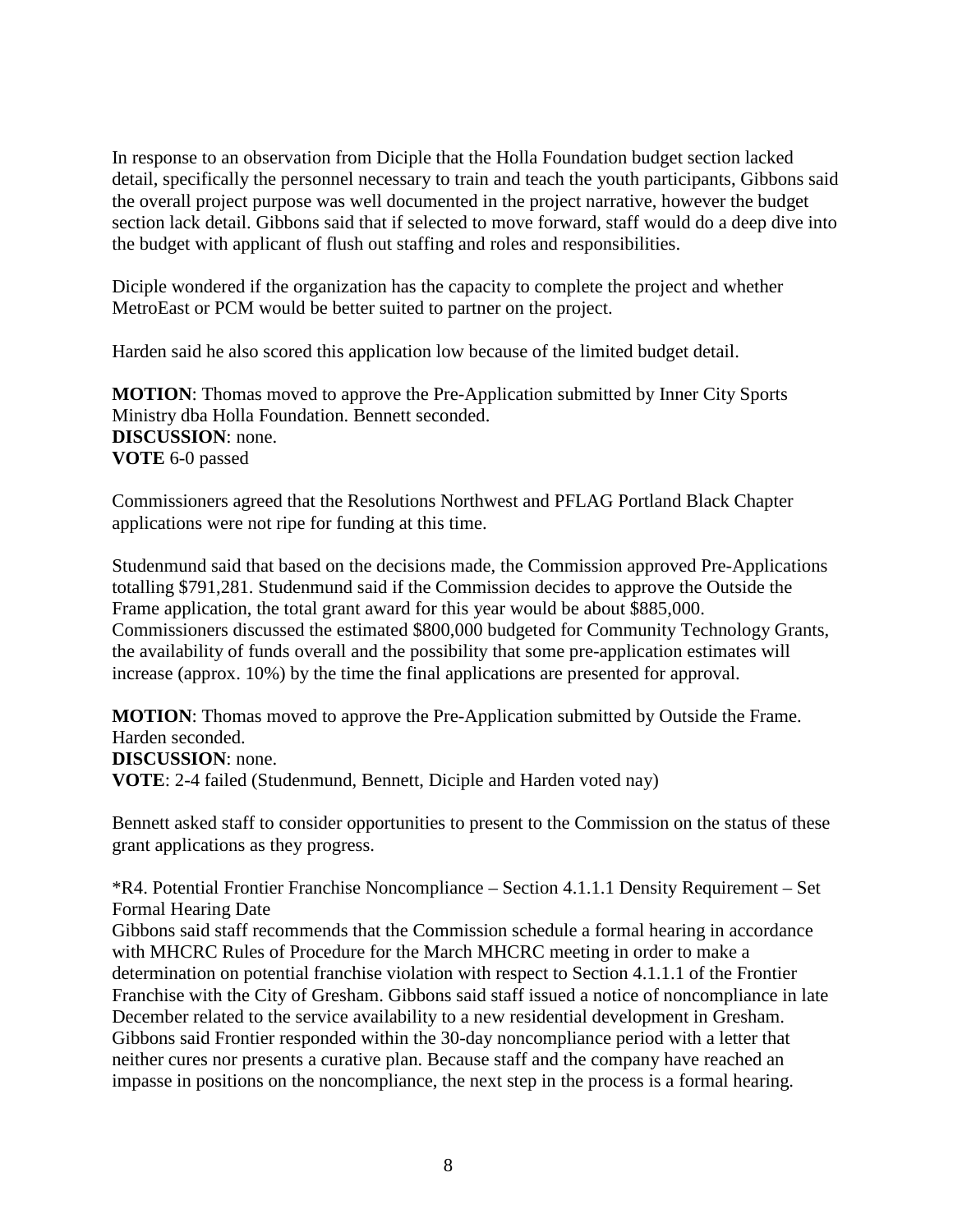In response to a question from Bennett about Frontier's position, Diciple said that Frontier signed a franchise agreement that includes build out requirements for the provision of services.

Walters clarified that staff is requesting the Commission set aside a time to formal have a substantive discussion of the merits of each party's position.

In response to a question from Bennett about the authority of the Commission, Walters confirmed that the Commission is a quasi-judicial body that is tasked by the jurisdictions to make franchise violation determinations.

Omelchuck said that if the Commission does set a formal hearing date then staff will re-send the rules of procedure for a formal hearing to all Commissioners. Omelchuck said Commissioners would receive position statements from staff and Frontier before the hearing. Omelchuck said oral presentations would be given at the hearing.

Thomas also reminded Commissioners that in some instances, even though a formal hearing had been set, staff was able to reach a settlement agreement prior to the hearing taking place.

Diciple asked staff to circulate a reminder about the rules of ex parte communications for formal hearings.

**MOTION**: Diciple moved to schedule a formal hearing in accordance with the MHCRC rules of Procedure for the March MHCRC meeting to make a determination on potential franchise violation with respect to Frontier's franchise. Harden seconded. **DISCUSSION**: none. **VOTE**: 6-0 passed

R5. Centennial TechSmart Proposed Project Scope (Information Only)

Omelchuck said the MHCRC adopted the AHR academic indicators as the focus criteria of the TechSmart Initiative. Omelchuck said that in the development of a project plan with Centennial School District, district staff identified that students in k-2 were meeting the reading standards, however students in grades 3-5 were having less success. Omelchuck said district staff inquired as to whether the Commission would consider a project plan that incorporated grades 1 through 5 at all seven elementary schools. Omelchuck said staff is seeking direction from the Commission on whether it would consider a TechSmart project plan from the district that addressed the 3<sup>rd</sup> grade reading outcome but also would develop a measure for  $4<sup>th</sup>$  and  $5<sup>th</sup>$  grade.

In response to a question from Harden, Omelchuck said the district knows that student migration is not a factor in the low reading benchmark in grades 3-5. Omelchuck said district staff believe a culture change among administrators and staff is needed.

In response to a question from Bennett, Omelchuck said the benchmark for 3<sup>rd</sup> grade reading and English Language Learners progress are clear, however the district would need to develop, in consultation with the MHCRC's evaluation consultants, benchmarks for  $4<sup>th</sup>$  and  $5<sup>th</sup>$  grade. Thomas said the first five years are important for student education.

Harden raised concern about changing the granting approach to meet one districts' needs. Studenmund agreed with Harden's concern.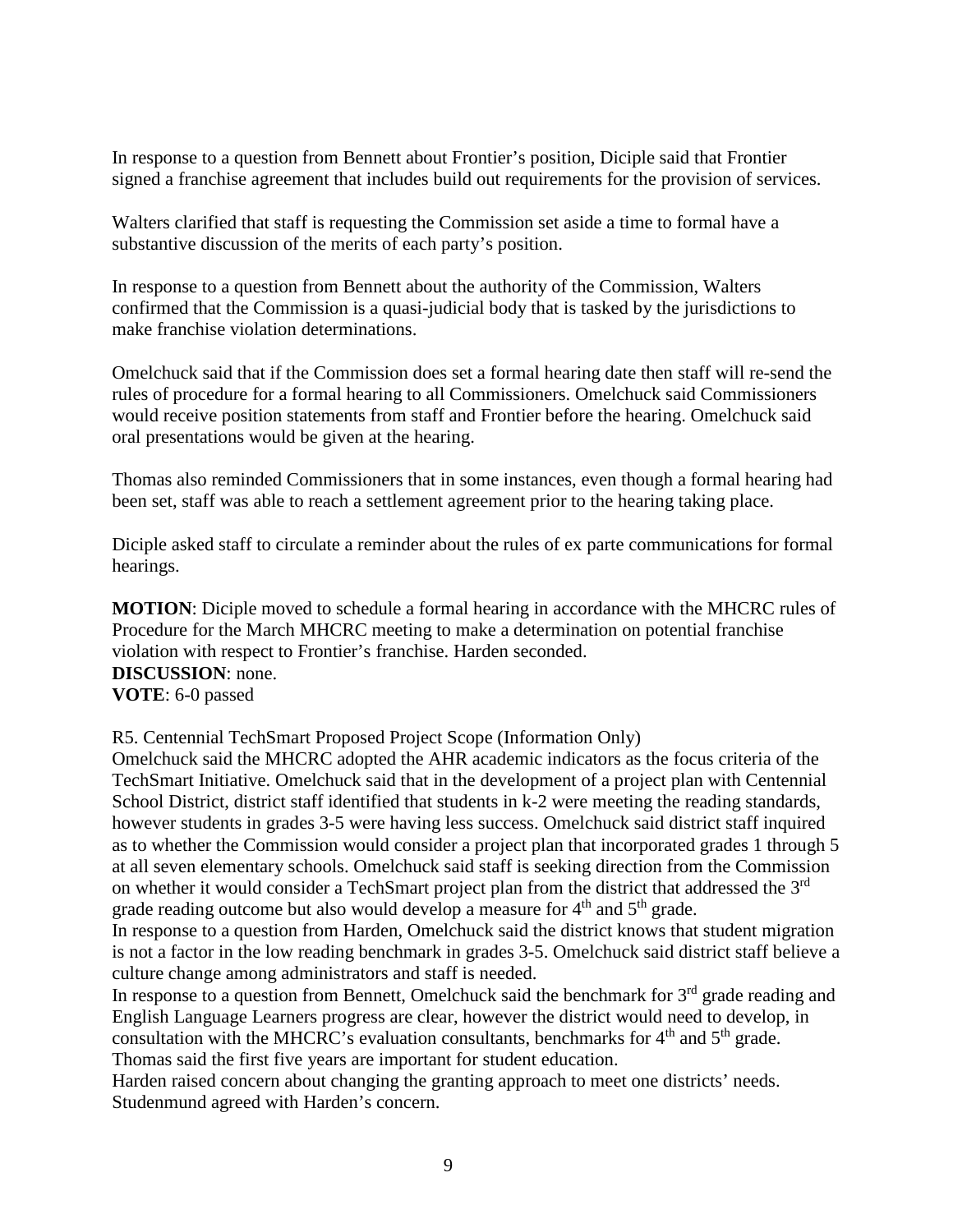Diciple said she trusts the districts to know their students and their needs.

Omelchuck said the district documented that K-2<sup>nd</sup> grade students are meeting the reading benchmark, however by  $4<sup>th</sup>$  grade students are 18 points below the state average and 16 points below the average at 5<sup>th</sup> grade. Omelchuck said the district believes a culture shift is needed in order to deliver better literacy education in those grades.

Studenmund took a general consensus of the Commission and hearing no objection, directed staff to move forward with developing a project plan with Centennial School District that included grades 1 through 5.

- **Staff Activity Reports and Updates** 
	- CenturyLink Noncompliance Notice: Customer Service Standards: Gibbons said staff is working to clarify CenturyLink's curative plan in response to a customer service standards noncompliance notice issued in early December.
	- FY16-17 Budget process/information: Omelchuck said the Finance Committee will meet mid-April to review the proposed budget.
	- TechSmart Initiative: Omelchuck said staff is working on a project plan with Gresham Barlow School District. Omelchuck said the Grant Committee is expected to review the plan near the end of February. Omelchuck said staff anticipates a full Commission work session at the March meeting.
	- City Club Digital Equity Forum: Henry said the City Club event was very well received. Henry said the panel included representatives from the tech industry, who spoke about their organization's diversity pledge. Henry said Vailey Oehlke, Multnomah County Library Director, presented on the City of Portland's and the County's involvement in the development of a digital equity action plan. Henry said this particular City Club event had one of the highest attendance rates of any Friday forum in City Club history.
	- Digital Equity Action Plan (DEAP): Henry said a third and final community workshop took place and was well attended. Henry said the next step is to take the plan to the Portland City Council and County Commission in mid-March.
	- 2015 Year-end Complaint Report: Gibbons said the year-end complaint report was included in the meeting packet.
	- Other:
- Committee Reports
	- Finance Committee: none.
	- Grant Committee: none.
	- PCM Board Appointee: Studenmund thanked Manley for her service.
	- MetroEast Board Appointee: none.
- New Business; Commissioner Open Comment Studenmund reviewed the meeting schedule.
- Franchisee Activity Report
	- Frontier: none.